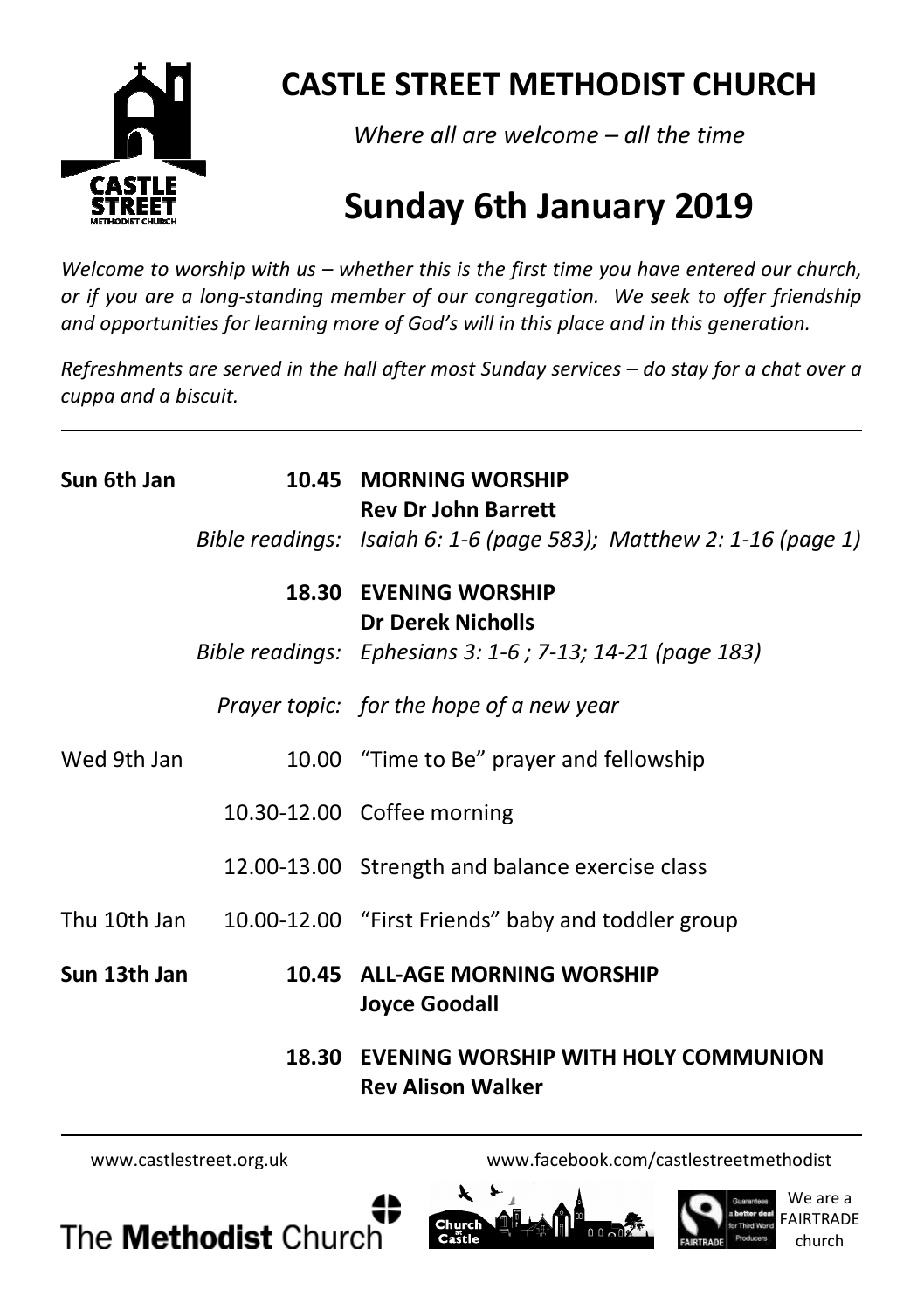### **Welcome to Castle Street Methodist Church!**

If you are worshipping with us for the first time, please make yourself known to one of the stewards and pick up an information card about us. If you'd like us to get in touch with you, please fill in a contact card and either place it in the offertory plate or hand it to a steward.

Our church magazine *Castle View* contains more details of events taking place each month – please pick up a copy of the latest issue.

There is a **Prayer Request** book at the back of the church, which is used during services and at prayer meetings – but remember it is on display for anyone in the church to read, so please respect the privacy of those concerned and avoid including names and other personal details unless specifically requested.

### **"Table Talk" this term**

"Table Talk" is our study group aimed at young adults, and aims to meet every week during university term. Most meet for a simple cooked meal around a Table at 7pm (the cooking is shared), and this is followed at about 8pm with tea and coffee and the Talk part of the evening; we finish at about 9.30pm, and then those who can stay for a short time longer share the task of clearing up.

This term it is not possible to meet on Wednesdays, due to CCHP using the premises, and it proved impossible to find an evening which suited everyone who has been coming along. It was therefore decided to alternate between Tuesdays and Fridays – so keep an eye on the weekly notice sheet to confirm which night it is! This term's topic is "Exploring Spiritual Practices", and we shall start on Tuesday 15th January. The dates and topics are as follows:

- Tue 15th Jan: welcome back and planning session
- Fri 25th Jan: "Hunger and thirst for God"
- Tue 29th Jan: "Exploring fasting"
- Fri 8th Feb: "Exploring using Scripture"
- Tue 12th Feb: "Exploring prayer (part 1)
- Fri 22nd Feb: "Exploring prayer (part 2)
- Tue 26th Feb: "Exploring bread and wine"
- Fri 8th Mar: "Exploring fellowship"

There will be a Doodle Poll set up to indicate who plans to have food each week. If you're interested in coming along and are not already a regular, please have a word with Alison.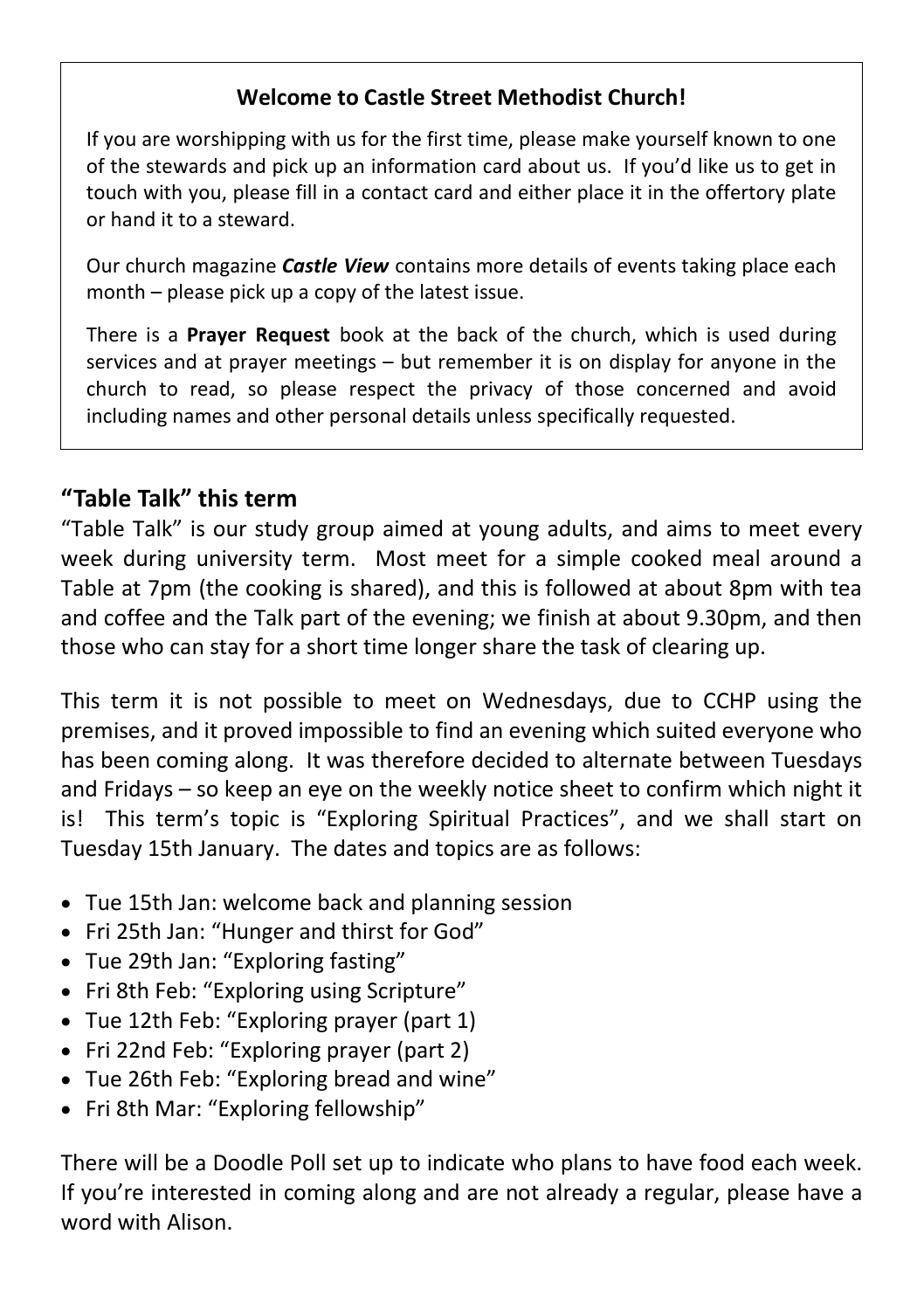# **"Science Meets Faith" – Wesley Church, Monday 14th January**

This series continues next Monday when Dr David Williams, Associate Lecturer at the Department of Veterinary Medicine, University of Cambridge will give a lecture entitled "Light to the World – Experiences of a Veterinary Ophthalmologist". It starts at 7.45pm, with refreshments from 7.15pm.

David Williams qualified from Cambridge University in 1988, aiming to devote his professional life to veterinary ophthalmology. Having worked at the Animal Health Trust and Royal Veterinary College, where he gained a PhD researching in ocular immunology, David returned to Cambridge, and studied for his fellowship of the Royal College of Veterinary Surgeons with a dissertation on ocular abnormalities in farmed halibut as part of his continuing interest in exotic animal medicine. A doctorate in veterinary medicine at the University of Cambridge's Department of Veterinary Medicine concentrated on age-related cataracts in dogs, cats and horses and what that can tell us about cataracts in human patients. He now teaches ophthalmology there and runs the ophthalmology clinic. From early in his career David has been passionate about improving animal welfare and encouraging veterinary ethics. He is a diplomate of the European College of Animal Welfare and Behaviour Medicine, has a Master's in Education and is currently undertaking a Doctorate in that subject, focussing on the teaching of veterinary ethics and animal welfare.

"Open my eyes, Lord, so I can see wonderful things from your word," says the psalmist. Vision is so important both in real life and as a metaphor for spiritual insight. And yet Paul tells us in his second letter to the Corinthians that we "walk by faith not by sight". Nearly forty million people globally are blind and about four times that many have visual disturbance. And one might think that human ophthalmology is thus far more important than caring for animal eyesight. Yet animals are part of God's wonderful creation and so care for them is significant too. Animal eyes have just about the same range of diseases as human eyes, from dry eye and corneal ulcers to cataract and retinal degeneration. So, while certainly there are lessons which veterinary ophthalmologists can learn from human doctors, there are also important features of treating dog and cat eyes that can impact on human ocular conditions. We have successful treatment for dry eye in dogs which is now used in people and our studies of cataract in dogs and horses can hopefully improve measures of slowing the progression of lens opacities in people as well as in animals.

Many of the "Science Meets Faith" talks have been recorded, and can be downloaded as podcasts from http://bit.ly/2TsOnih – so why not have a listen if you'd like to get a flavour of what they're like?